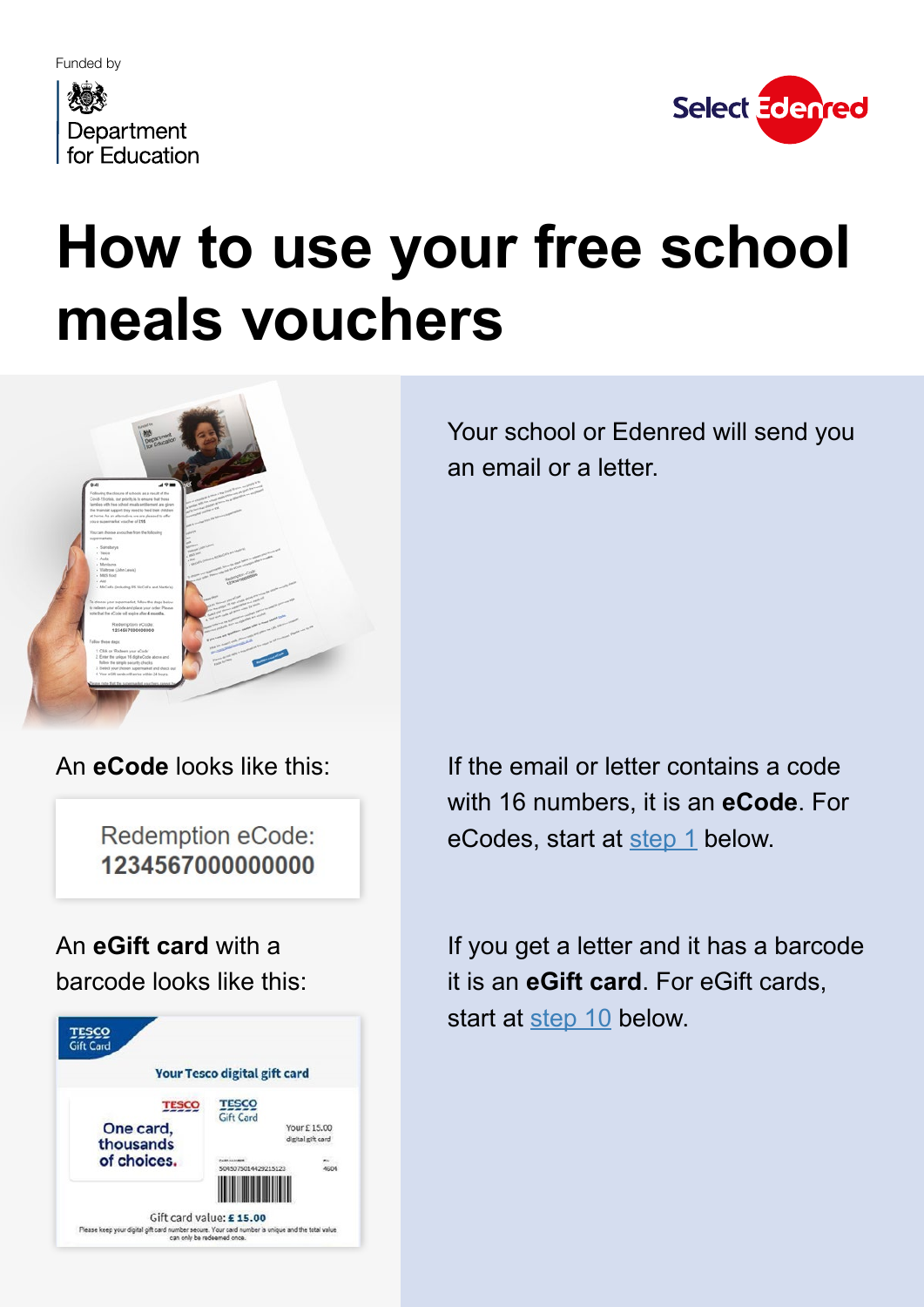<span id="page-1-0"></span>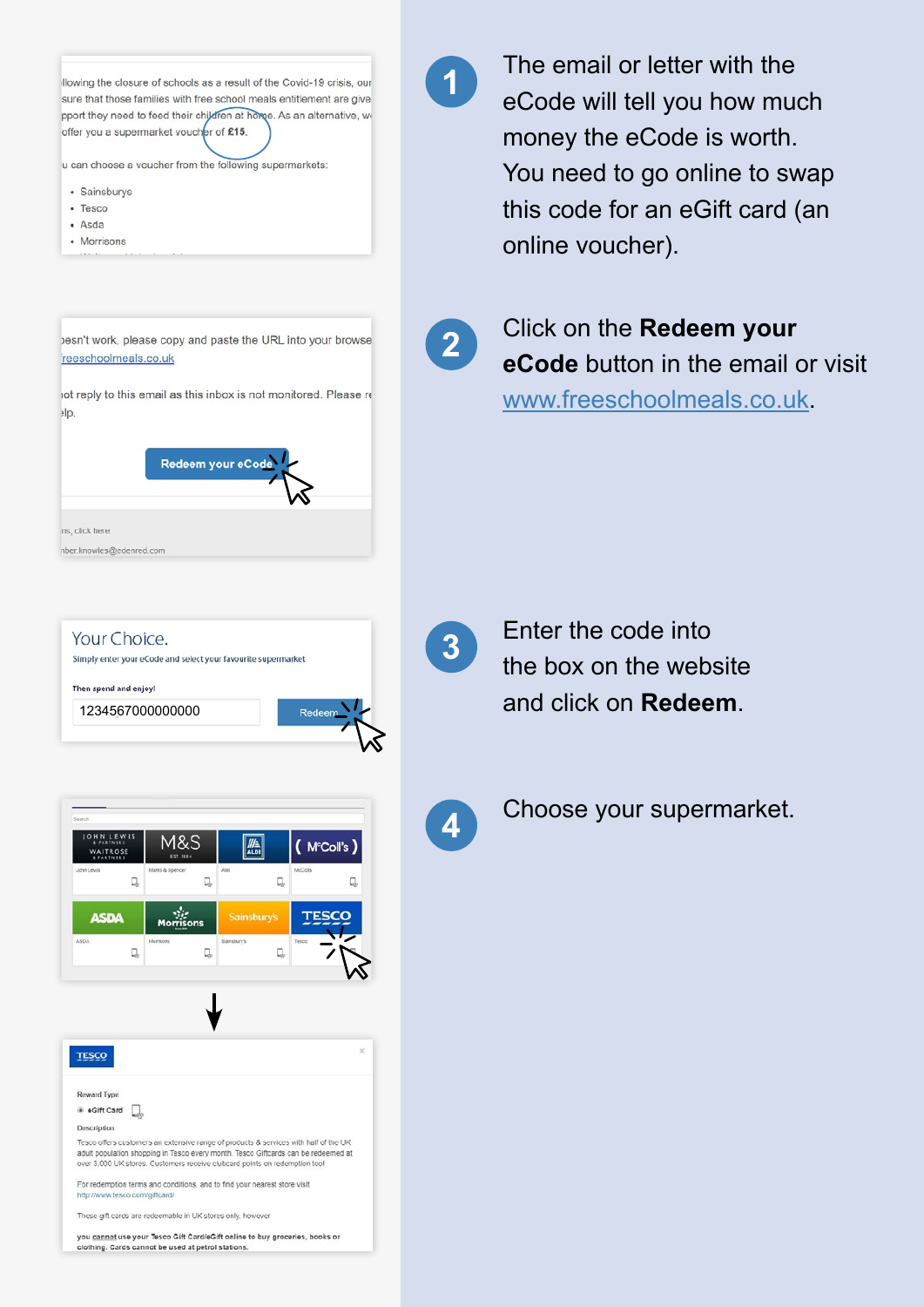| Value<br>15                                                             | Min of £1 - in multiples of £1                                                                      |
|-------------------------------------------------------------------------|-----------------------------------------------------------------------------------------------------|
| Close                                                                   | Add to basket                                                                                       |
| <b>Tesco</b><br>£15<br>redeem a partial code amount.<br><b>Checkout</b> | m<br>The full code value must be spent<br>before you can checkout, you can't                        |
| Email*<br>Email<br>Confirm Email*                                       | Confirm Email                                                                                       |
| TESCO<br>Gift Card                                                      | <b>Your Tesco digital gift card</b>                                                                 |
| <b>TESCO</b><br>One card,<br>thousands<br>of choices.                   | <b>TESCO</b><br><b>Gift Card</b><br>Your £15.00<br>digital gift card<br>5045075014429215123<br>4604 |
| Please keep your digital gift card number secure. Your card number is   | Gift card value: £15.00<br>and the total value<br>can only be redeemed once.                        |
|                                                                         |                                                                                                     |

Choose the amount of money you want to order.



**5**

Click on **Add to basket** to confirm your choice.

Click on **Checkout** and enter your email address.



The eGift card (online vouchers) will be sent to your email address within 24 hours. If the email does not arrive, check your junk mail folder. The email will have the eGift card in it. The eGift card has a barcode or a link to see a barcode online.

If your eGift card has not arrived, [click here for more help](https://www.edenred.co.uk/Documents/DfE/DfE_FreeSchoolMeals_ParentCarerFAQs.pdf) (see page 6).

If you have an **Iceland eGift card**, this will not have a barcode and the card number can be used instead (skip to [step 10](#page-3-0)).